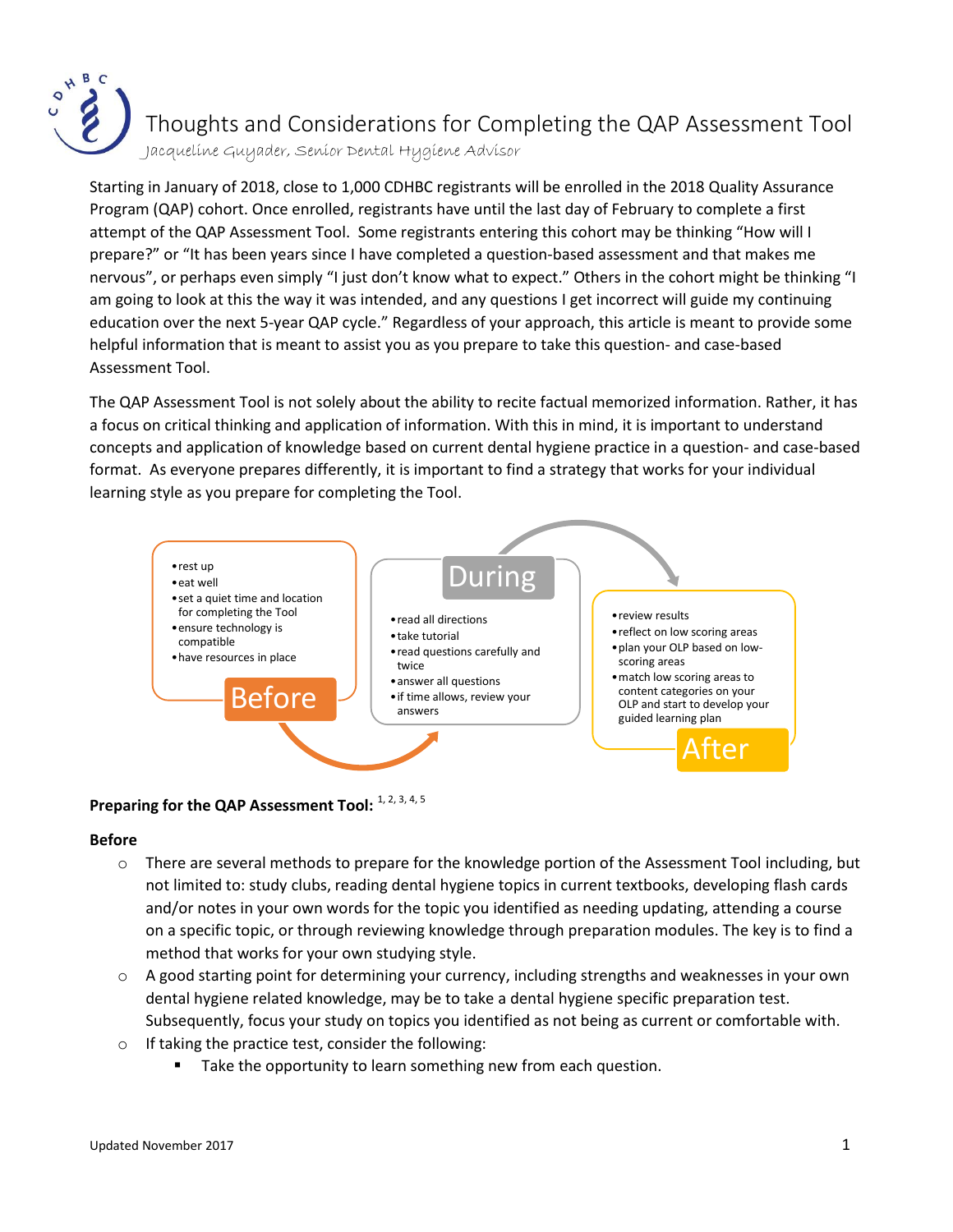- Try to identify the concept or principle being discussed in each question (e.g., is it a component of the ADPIE Process of Care? Does it relate to human needs? Is it asking for a rationale for a dental hygiene intervention? etc.).
- Analyze all components in a case study and discriminate between relevant information for each question related to the case study.
- **Reflect on incorrect answers, and plan for additional learning in these identified areas.**
- $\circ$  When preparing for the QAP Assessment Tool, it may be beneficial to review topics in multiple short segments; this may help with retention of information rather than cramming a large amount of information into one long session.
- o Read the [QAP Quick Tips](http://www.cdhbc.com/Professional-Development/Quality-Assurance/CDHBC_QAP_Quick_Tips_Dec11_2014.aspx) Guide for information on how to navigate the Tool.
- o Get plenty of rest prior to taking the Tool as this helps with concentration.
- $\circ$  Ensure you have a quiet place to complete the Tool with no distractions for at least a 3-hour duration.
- o Have your resources in place, as this is an open book Assessment.

### **During**

- o Read the directions carefully.
- o Take the 6-question "Tutorial" prior to beginning the Tool.
- o Ensure you have answered all questions prior to submitting your Tool.

### **After**

- o Once you have submitted your completed Tool, you will be provided with 30 minutes to review your results.
- $\circ$  Take notes on the subject areas and general topics that were difficult for you, as this is where you will focus your learning over the next 5-year QAP cycle. Remember, you are not allowed to reproduce or copy questions you had incorrect.
- $\circ$  Complete the QAP Tool Survey: this survey provides valuable feedback to the College as we continue to evaluate and improve our processes.
- o Begin to develop learning goals and action plans to address the goal on your Online Learning Plan (OLP). Results in the form of Content Categories will automatically be populated within your OLP.

# **QAP Assessment Tool Question Format:** 4, 5, 6, 7

The questions on the QAP Assessment Tool are in a multiple choice format. For consistency with terminology, the question is referred to as the *stem*, while the answer choices are referred to as *distractors*. There are usually 4 distractors for each question.

Multiple choice questions may be written in several formats. Becoming familiar with these formats prior to completing the Tool will assist you as you analyze each question. To become familiar with multiple choice item formats, descriptions of formats are provided below. Each multiple choice item format is followed by an example of how the item format might appear in a question.

**Complete sentence:** This is a standalone question ending with a question mark. The question will articulate a problem, with the answer choice being found in the list of distractors.

Which body system do the following body parts belong to: skin, nails and hair?

- a. Integumentary system
- b. Nervous system
- c. Endocrine system
- d. Lymphatic system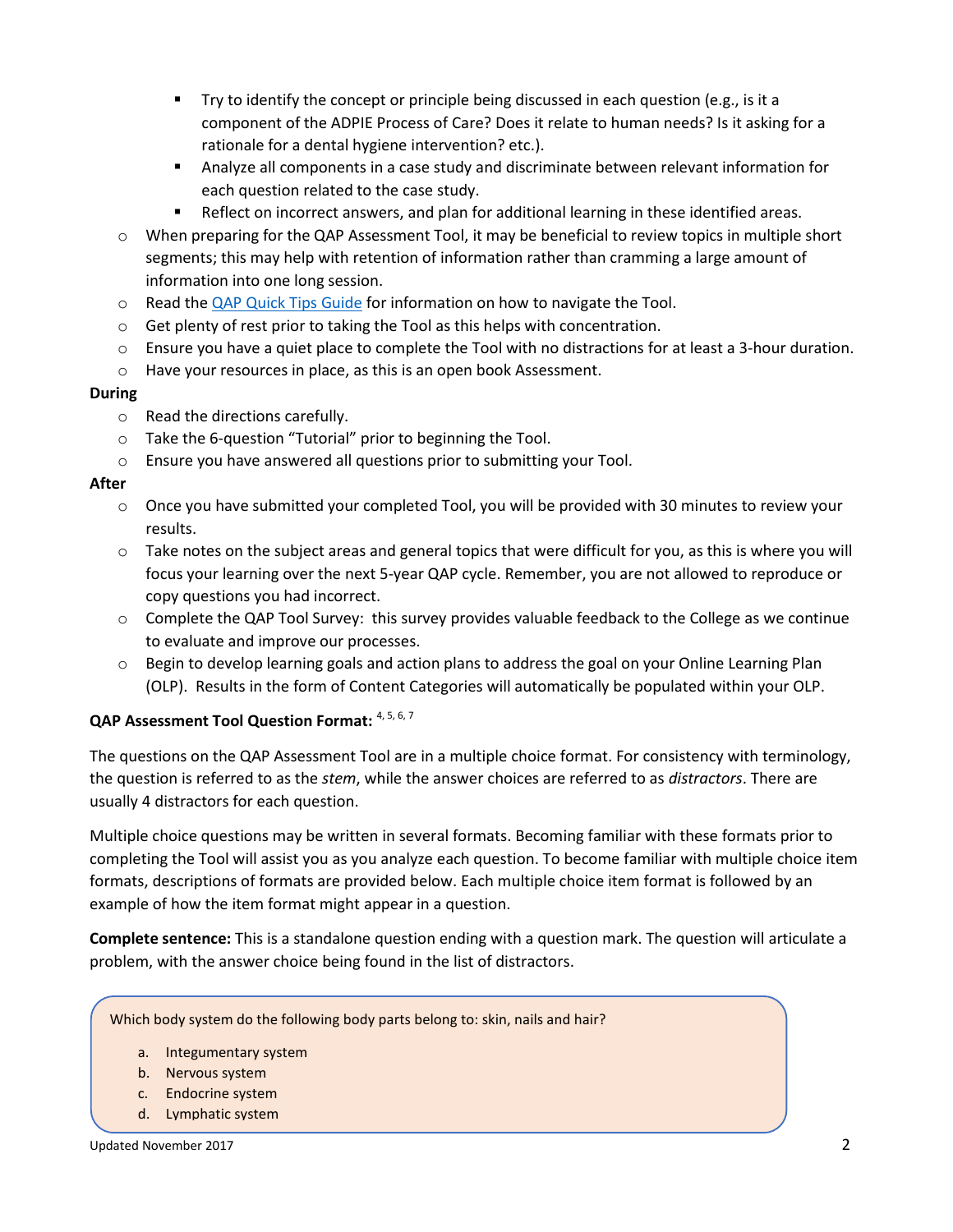**Incomplete sentence:** The stem will be comprised of the beginning of a concept or thought. You will be required to complete the sentence by choosing the correct distractor.

Bleeding on probing is a strong indicator of:

- a. Vitamin C deficiency
- b. Chronic inflammation
- c. Interproximal bone loss
- d. Metformin oral side effects

**Negative format:** This type of question is looking for what is false. Common words incorporated would include: "not", "except", "never", "least".

The following statements are true in relation to the junctional epithelium with the EXCEPTION of:

- a. Attached to the tooth structure via hemidesmosomes
- b. Initiates at the base of the sulcus
- c. Located between two basal lamina
- d. Attaches to the sulcus apex via Sharpey's fibers

**Paired True-False questions:** The stem consists of two sentences. You are asked to determine which sentence, if any, is true or false:

The incisive foramen is the terminus of the incisive canal where the incisive nerve exits. The incisive nerve provides innervation for the lingual tissues of the maxillary anterior teeth.

- a. Both statements are TRUE
- b. Both statements are FALSE
- c. The first statement is TRUE and the second statement is FALSE
- d. The first statement is FALSE and the second statement is TRUE

**Cause and Effect questions:** The stem will include a statement and a rationale. The statement tries to link a cause and effect relationship with the word "because". Read the statement to determine if it is true or false, and then make a determination of the cause and effect being related or not.

A deficiency in Vitamin A during tooth formation may result in enamel hypoplasia because trauma occurred during tooth development.

- a. Both the statement and the rationale are correct and related.
- b. Both the statement and the rationale are correct but are NOT related.
- c. The statement is correct, but the rationale is NOT.
- d. The statement is NOT correct, but the rationale is correct.
- e. NEITHER the statement NOR the rationale is correct.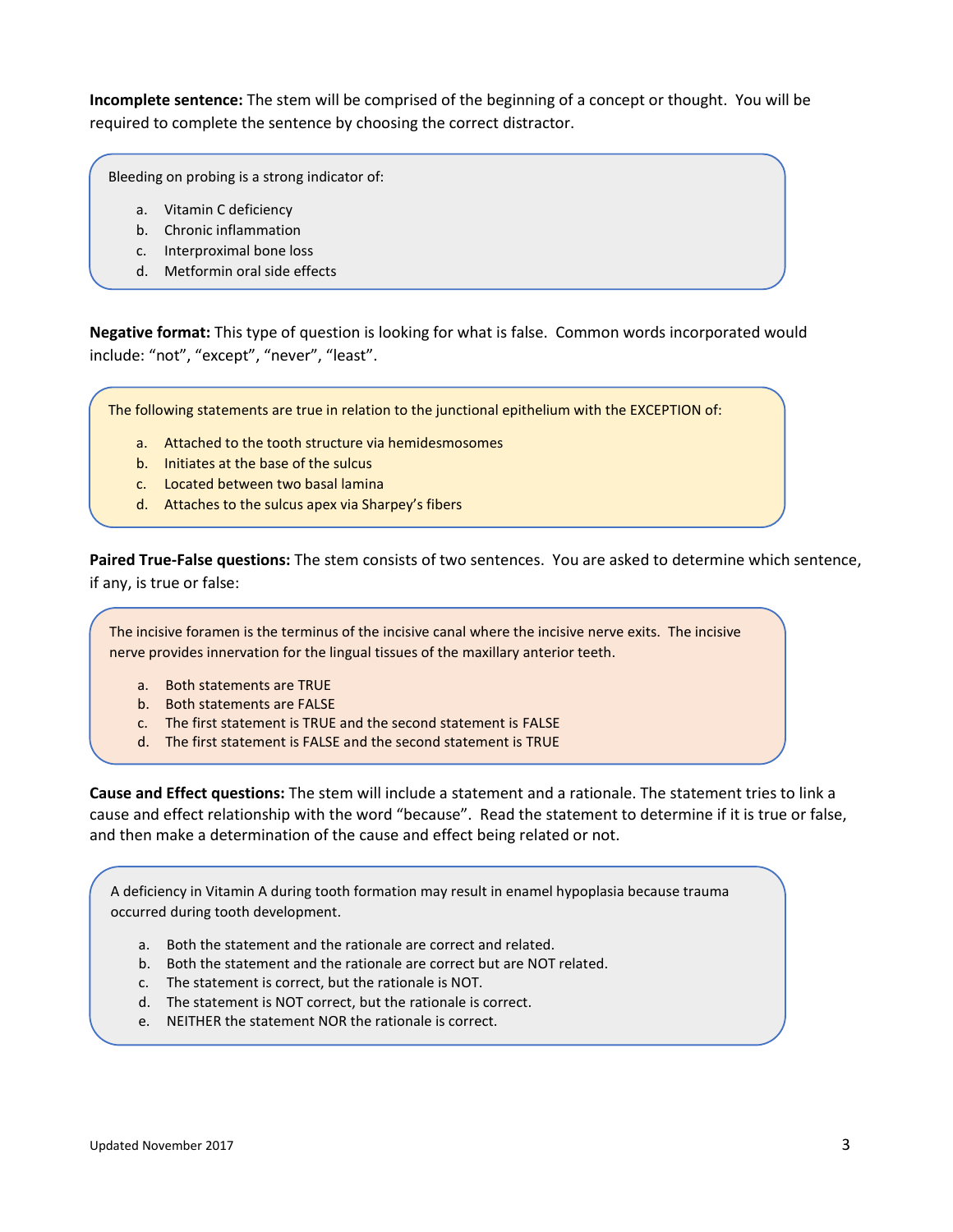**Case-based question:** Describes a dental hygiene practice scenario followed by one or several multiple choice questions related to the identified case.

**Client Profile:** Brad, a 25-year-old male

**Chief Concerns:** "my teeth are sensitive"

**Dental Health History:** Presents for his 6-month dental hygiene appointment.

**Social history:** Brad works as a construction site apprentice electrician. He is working long hours to pay for his next term at community college for the next level of his electrician course. He lives on his own and when questioned admits that he drinks 4 to 5 cans of Coke a day to stay awake, and tends to eat salami and cheese sandwiches on white bread as it is fast and easy.

**Assessment Information:** Brad's medical history has no significant findings. His periodontal assessments indicate moderate generalized gingivitis characterized by slightly enlarged, soft, edematous marginal gingiva with sulcus depths of 1-4mm. There is no radiographic bone loss. Brad has moderate soft deposit accumulation on the cervical 1/3 of the teeth (facial & lingual), minimal sub-gingival calculus, and moderate supra-gingival calculus lingual sextant 5. You are concerned as you noted several areas of erosion and during the dental exam he had 4 new interproximal carious lesions. This is in addition to the 2 carious lesions identified at his last appointment, 6 months ago, that he never had time to restore.

- 1. What communication strategies will you employ when trying to determine possible barriers to care and when educating on oral health?
	- a. Do, show, tell
	- b. Ask why he has not had the cavities fixed
	- c. Ask closed ended questions
	- d. Motivational interviewing
- 2. All of the following interventions would be aimed at reducing Brad's caries risk EXCEPT:
	- a. Recommend a dentifrice with triclosan
	- b. Reduction in Coke intake
	- c. Application of 5% Fluoride varnish
	- d. Restorations for areas of caries

# **Considerations when answering questions on the Tool:**3, 4, 5, 6, 7

- Read each question carefully
	- o Read the full question prior to reviewing the answers
	- o Identify key words in the stem to determine what is being asked
	- o Answer the question in your head prior to looking at the choices
	- o Read each descriptor option carefully
	- o Eliminate any incorrect answers
	- o Select the best answer for the question
- If a case-based question, review all the resources included for the case: for example, attached radiographs or photos.
- If a question is posing difficulties, bookmark it with the star icon and come back to it once you have answered all other questions.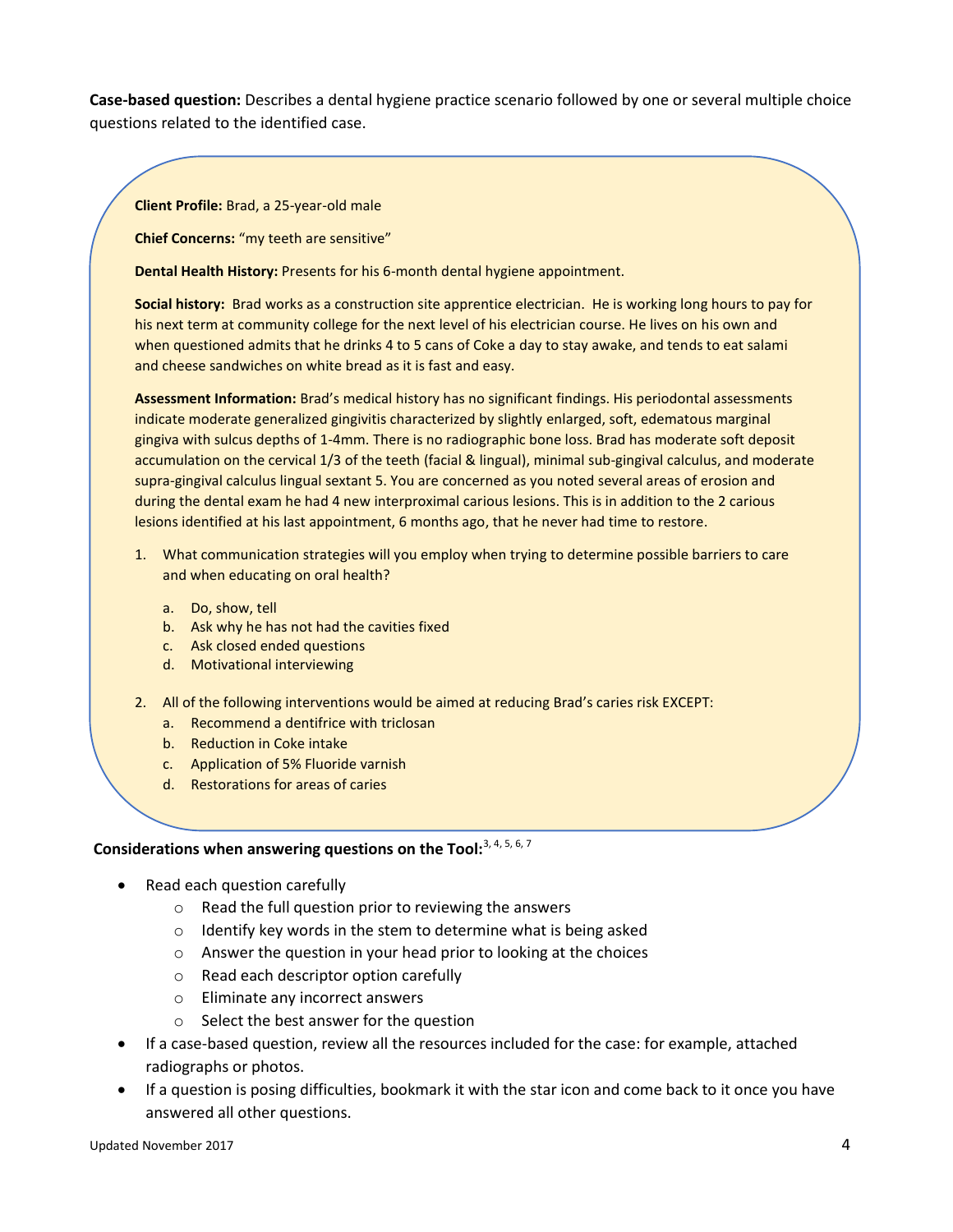

### Working with Technology:<sup>1, 2</sup>

- Ensure your internet browser supports the QAP Tool (Google Chrome is the preferred browser for taking the tool).
- Ensure you have secure internet access if using Wi-Fi. Wi-Fi hotspots are not recommended as they lack security encryption. For home Wi-Fi, creating a unique password for your router makes it more secure.
- Ensure you have access to high-speed internet; dial-up connections are not recommended as the upload times are very slow.
- Make sure you complete the Assessment Tool on a desk-top or lap-top computer. The technologies are not supported on iPhone, android phone, or tablet/iPad.

Being prepared to complete the QAP Assessment Tool is multifactorial. Knowledge related to current dental hygiene practice is important, however there are other components to consider. Becoming familiar with navigating the technology when completing a computer-based Assessment, as well as understanding the format of

multiple choice items, are steps worth considering. Taking time in advance to determine and understand any of these areas where you may not be feeling comfortable may lead to less anxiety and more confidence when completing the Tool.

#### **References**

- 1. College of Dental Hygienists of BC (2016). *Quality assurance program information guide*. Available from: [http://www.cdhbc.com/Documents/CDHBC\\_QAP.aspx](http://www.cdhbc.com/Documents/CDHBC_QAP.aspx)
- 2. College of Dental Hygienists of BC (2016). *Quality assurance program assessment tool quick tips*. Available from: [http://www.cdhbc.com/Professional-Development/Quality-Assurance/CDHBC\\_QAP\\_Quick\\_Tips\\_Dec11\\_2014.aspx](http://www.cdhbc.com/Professional-Development/Quality-Assurance/CDHBC_QAP_Quick_Tips_Dec11_2014.aspx)
- 3. Darby, M.L., Walsh, M. (2015). *Dental Hygiene Theory and Practice* (4th ed.). St-Louis, Missouri: Saunders Elsevier.
- 4. Blue. C., (2017) *Darby's Comprehensive Review of Dental Hygiene* (8th ed.). St-Louis, Missouri: Saunders Elsevier.
- 5. Nugent, P., B Vitale, B., (2016) *Test Success: Test-Taking Techniques for beginning Nursing Students*. (7<sup>th</sup> ed) Philadelphia: Davis Company.
- 6. Joint Commissions on National Dental Examinations [Internet] (2016) *National Board Dental Hygiene Examination 2016 Guide*. Chicago Illinois, ADA. [cited June 16, 2016] Available from: [http://www.ada.org/~/media/JCNDE/pdfs/nbdhe\\_examinee\\_guide.ashx](http://www.ada.org/~/media/JCNDE/pdfs/nbdhe_examinee_guide.ashx)
- 7. National Dental Hygiene Certification Board [Internet] (2016) *Useful Tips*. [cited June 16, 2016] Available from: <http://www.ndhcb.ca/#!preparing-for-the-exam/c24iz>